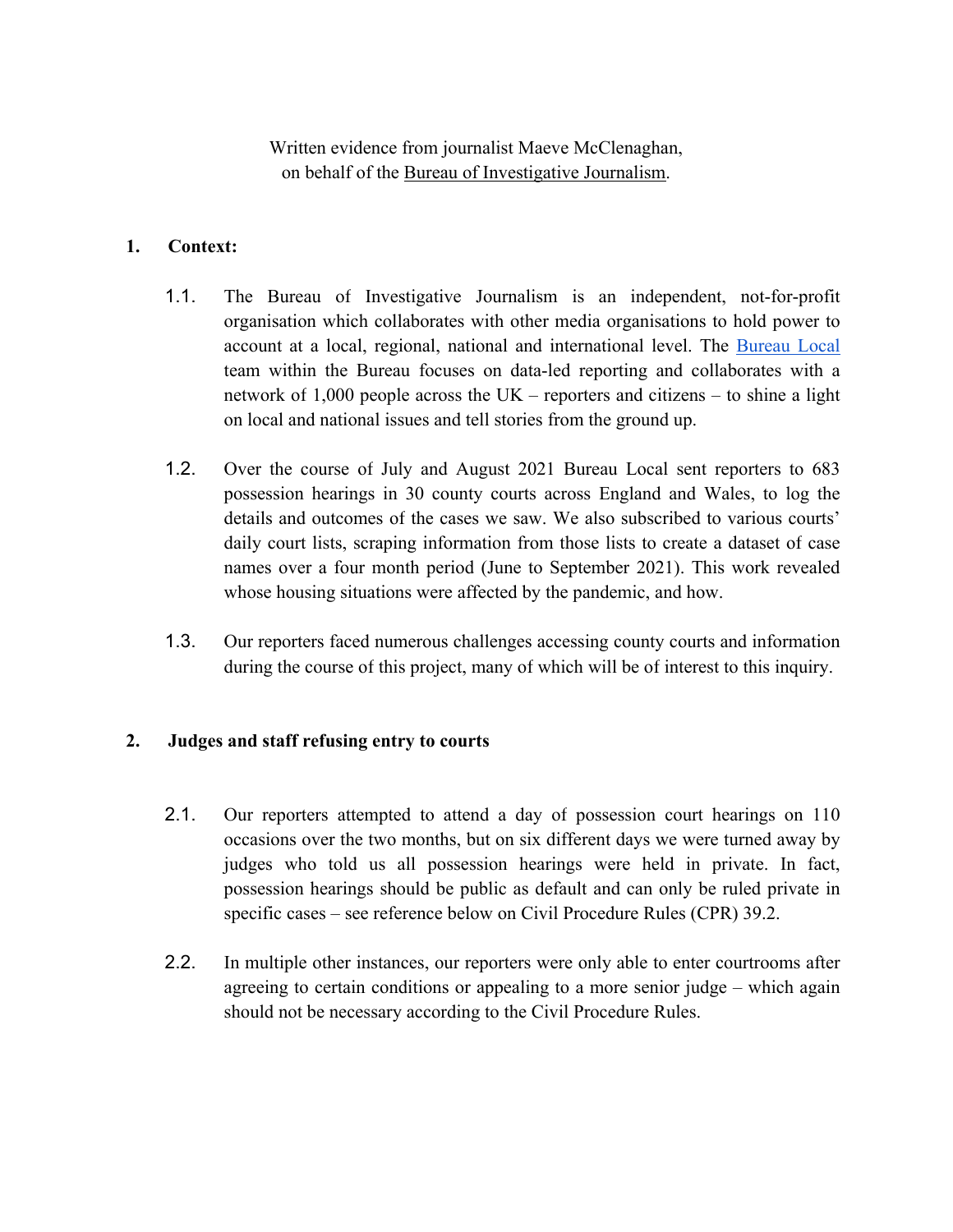2.3. In many cases we had written to the court and to the Designated District Judges in advance to advise them we were coming. As court sessions should be public, this was merely a courtesy.

.

- 2.4. In one instance, a judge at a London court said he would not allow our reporter in without a signed and stamped letter from the top regional judge. The same judge suggested we apply for the information we wanted using the Freedom of Information Act.
- 2.5. In some instances (at courts in Stratford, Gateshead, Clerkenwell & Shoreditch) judges would not let reporters attend the hearings without the explicit consent of the defendants. In one case the reporter was told this is because hearings were fundamentally to be held in private. We found that in 69% of hearings no defendants attended.
- 2.6. In Birmingham, our reporter was blocked from sitting in on hearings because Covid precautions meant the size of the room was only suitable for three people other than the judge – a rule that would have been breached if both landlord and tenant had turned up with legal representation.
- 2.7. In Dartford our reporter was stopped from entering the court building by security guards after the judge told them the court was too small and Covid restrictions meant our reporter could not attend. No provisions were made to allow him to watch the hearings remotely.
- 2.8. A reporter in London was also unable to attend two hearings because of the size of the courtroom and Covid-19 restrictions.
- 2.9. In Manchester, one of our reporters missed two hearings because she was stopped from entering the court building by security staff and then the usher who believed all hearings were private and journalists were not allowed to enter.
- 2.10. In many instances judges only allowed reporters into the hearings on the condition that they did not report specific names or financial details – but only one official reporting restriction was ever made.
- 2.11. In some instances, reporters who had been able to attend hearings on one day would return to the same court a different day only to find a different judge who would not let them enter.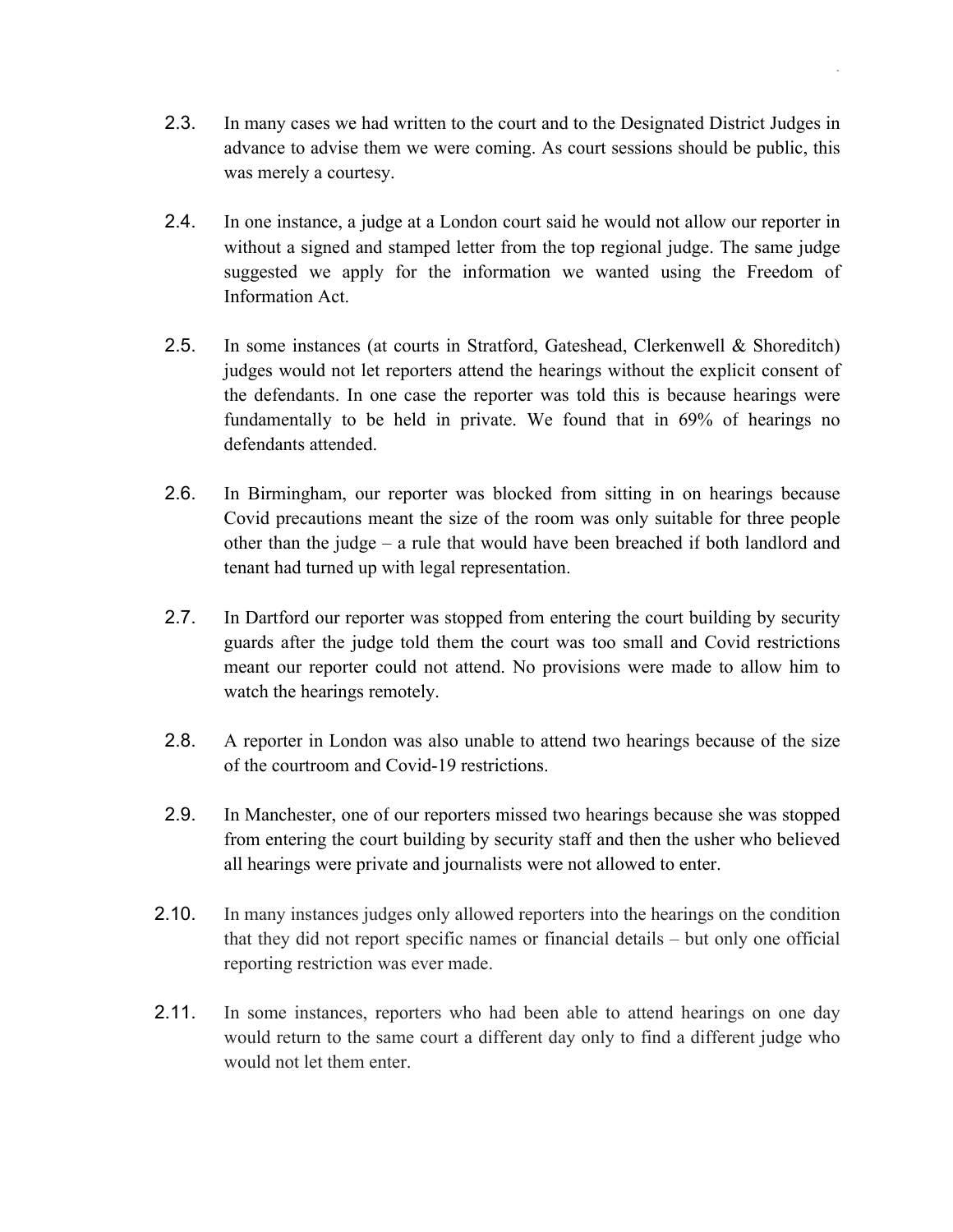2.12. Often, we were only allowed into hearings again after appealing to more senior, Designated District judges. One Designated District Judge remarked that a lack of proper oversight of judicial decisions by journalists and others was a "hallmark of despotic regimes".

.

- 2.13. Following our project and the issues we encountered, the Master of the Rolls wrote to all civil judges emphasising that the public and press must be able freely to access all public court hearings.
- 2.14. A spokesperson from Her Majesty's Courts and Tribunal Service told us: "We are committed to the principle of open justice and transparency. Where operational issues are brought to our attention we work swiftly to resolve them."

# **3. Lawyers and banks objecting to our presence**

- 3.1. Our barriers to listening to hearing proceedings did not end once we were inside the courts. Seventeen of our 23 reporters witnessed lawyers in court hearings asking that we be kept out of hearings. In most cases these requests came from mortgage lenders.
- 3.2. In one instance, a lawyer working for Bank of Scotland told our reporter they had been instructed by the bank to oppose their presence in court. The lawyer then asked the judge to restrict our reporter, and when the judge did not, the lawyer withdrew their cases from the court schedule, aiming to re-list them at a time when they could put in a formal request to have the hearings in private.
- 3.3. Another lawyer for Bank of Scotland handed all witness statements and exhibits to the judge as written documents, rather than mention the details aloud in court.
- 3.4. The response from judges to these requests was mixed. In some cases judges told lawyers that they would need to submit formal objections, and in some occasions the judge weighed up the calls for privacy and rejected them, finding instead that hearings could remain public.
- 3.5. But in other instances we saw judges accepting the arguments by some banks' legal representatives that hearings be in private – without them issuing a specific order, despite that being mandated in the Civil Procedure Rules. The journalists had to leave the courtroom or else were told they could not report specific details like the amount of arrears or names.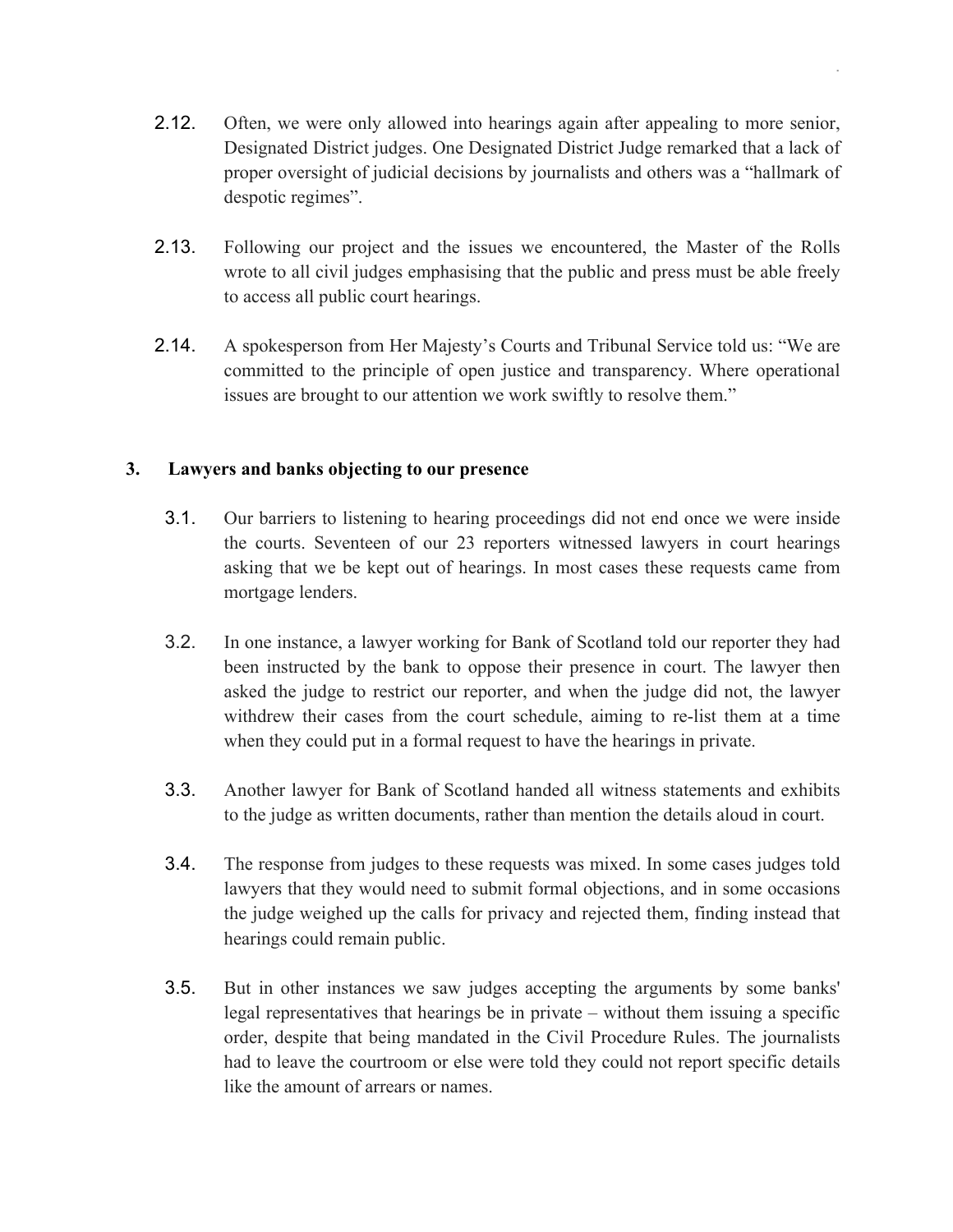3.6. Once, the legal representative of a borough council physically blocked our reporter from entering the courtroom. The court usher told him he needed the claimant's (the council's) permission to enter the hearing. The judge at that courtroom only found out the reporter had been prevented from entering after the hearing had concluded, and was angered at the claimants for undermining the authority of the court.

.

- 3.7. There appeared to be some confusion, from both lawyers and judges, as to what constitutes "confidential information" when it comes to "personal financial matters" that could be damaged by publicity – one of the criteria under which hearings may be designated as private according to CPR 39.2 3c. In some instances lawyers for mortgage providers were arguing that a mortgagor's financial information was private, even when the mortgagor did not object to reporters' presence in court.
- 3.8. Beyond concerns raised by lawyers acting for mortgage lenders in court, UK Finance – a trade body group representing 300 financial firms – contacted the Bureau's funders and top judiciary members. The messages sent towards the end of July, two weeks into our project, asked why reporters were attending possession hearings. They wrote in an email that "media attention on possessions causes nervousness amongst mortgage lenders given the reputational risks".
- 3.9. When we asked them about this they said: "UK Finance did not object to journalists attending court proceedings, nor did we ever seek to have them excluded from court. All the communication we had with either the Bureau of Investigative Journalism or the courts was solely to seek clarification on the nature of the work and to offer our assistance if required."

## **4. Issues with getting information from administrative staff**

4.1. Issues around access started from the very beginning of the project, when we began calling courts to find out which days they typically listed possession cases. We waited on hold – in one instance for more than an hour – only to have calls dropped. When we were able to get through on the phone, some court administrative staff told us they did not have the information or that we should approach the Ministry of Justice press office. In several cases we were told incorrectly by court administrative staff that reporters were not allowed to attend possession hearings.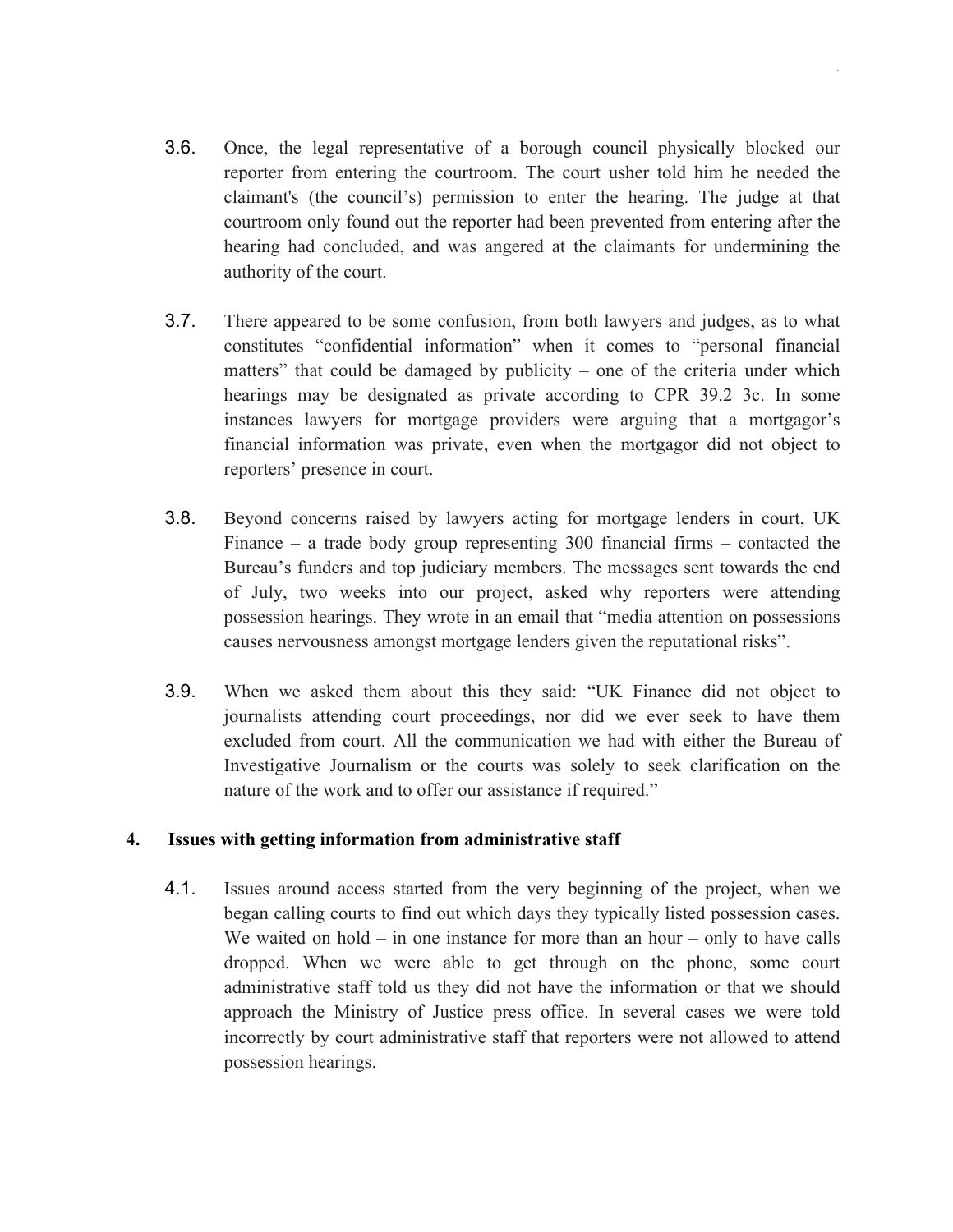4.2. Often the only option to email a court was a generic enquiries email, to which automatic replies told us responses could take 10 days.

.

- 4.3. The confusion around administration was also felt by tenants who the Bureau spoke to. One woman facing a possession hearing was told her hearing would happen remotely and that she needn't attend. It was only when she phoned the court to find out the outcome of her case that she was told the hearing had not in fact taken place but had been re-listed for a month later.
- 4.4. Another woman was told her case would be a telephone hearing and was never advised that it had been changed to an in-person hearing. She waited at home for the phone call that never came while unbeknownst to her a judge in court was ordering that she should be evicted.

# **5. Missing data**

- 5.1. The Bureau undertook the possession court reporting project after realising that no data is collected on who attends possession hearings, nor what their circumstances might be. Only through our court reporting were we able to get an idea of how often children were impacted, whether defendants had a disability, whether mental health issues were mentioned and if the defendants had had any issues with benefits.
- 5.2. There is no official data collected on ethnicity or other protected characteristics. A Freedom of Information request about those who take up Legal Aid funding for their possession hearings showed that Black people were disproportionately represented.
- 5.3. Beyond exploring those whose housing situation had been most impacted by the Covid-19 crisis, the Bureau also set out to look into how changes made to the legal system to deal with the pandemic were working – specifically the Pre-Action Protocols including Review Hearings, the Rental Mediation Scheme pilot and the practice of Covid-marking hearings. Without the Bureau's on-the-ground reporting and Freedom of Information Act requests, there would be no public data on if and how these new schemes have worked.

## **6. Remote hearings**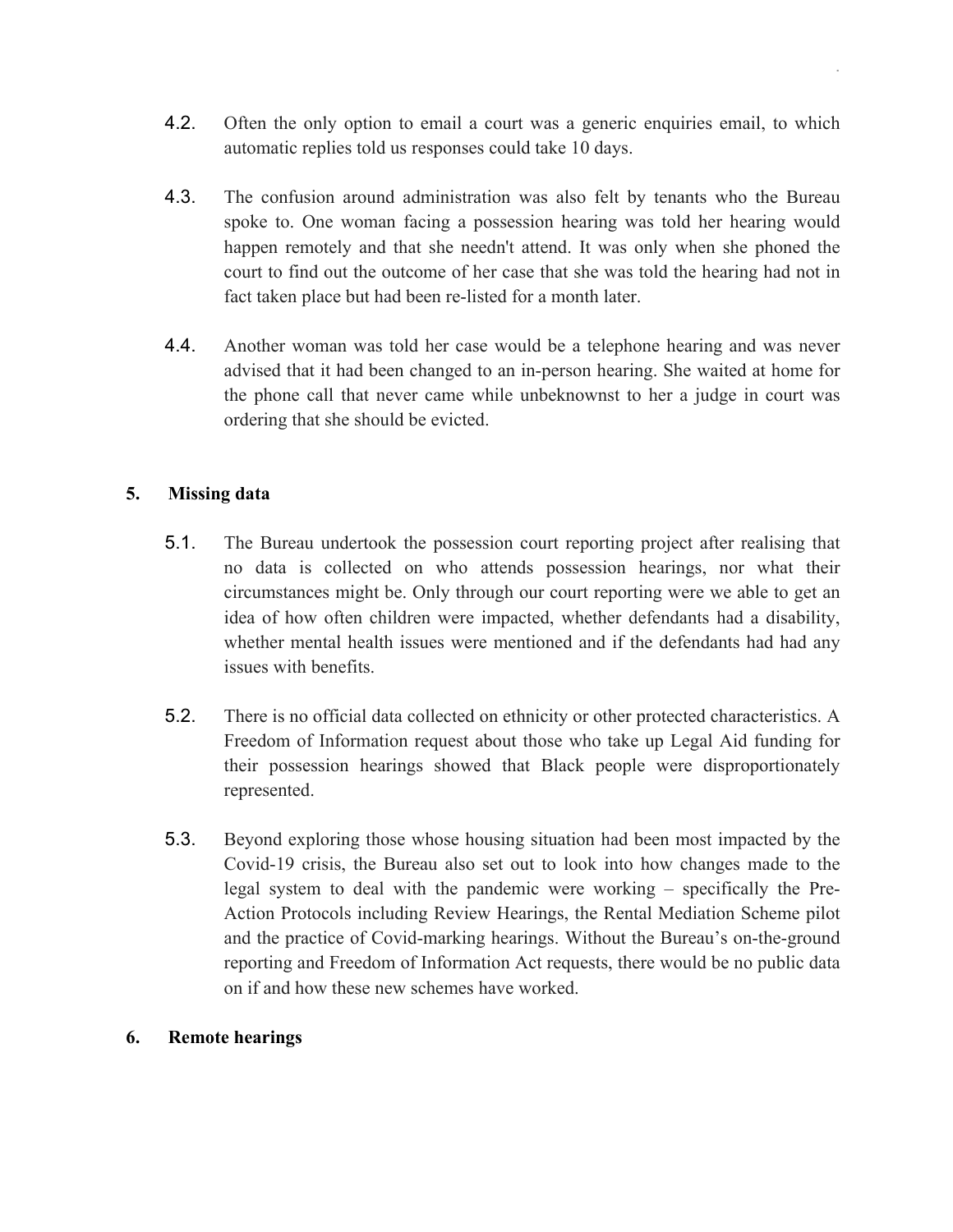6.1. We undertook our reporting once we had ascertained that courts were sitting in person again. This is because we did not believe we could get open access to hearings remotely. In order to request access to a remote hearing, most courts ask that you email them with the specific case name and number that you wish to watch. This restricts reporters who might want to cover a day's worth of cases, where specific case names are not known in advance. Should remote hearings continue in the future this issue should be addressed.

.

6.2. In several instances we were in court when a hearing was held on BT Meet or similar telephone conferencing platforms. On these occasions the judges tended to undertake the calls in their chambers and therefore we were not able to witness them.

# **7. Court listings**

- 7.1. Court lists are now published on Courtserve, an online platform. However, lists are only published late in the afternoon the day before hearings, leaving little time to make arrangements or request permission to attend hearings remotely if necessary.
- 7.2. A paid-for subscription email service provides daily lists for each court, but we found those lists arrived in different formats. While all courts generally listed the information in a table, the format of that table varied from court to court. Key pieces of information about individual hearings such as the Case ID, the Plaintiff name or the Defendant name were often listed all together along with additional information in the same column, basically ending up as a free text field. All this meant that extracting that data using a scraper tool – the only realistic way to gather information on large amounts of hearings – was complicated and difficult.
- 7.3. We also found large discrepancies in how courts identified their possession lists. Some were clearly labelled and some did not specify which lists were "possessions".
- 7.4. We also found spelling mistakes and variations of defendants and claimants' names contained in court lists.

# **8. Costs of transcripts and accessing records**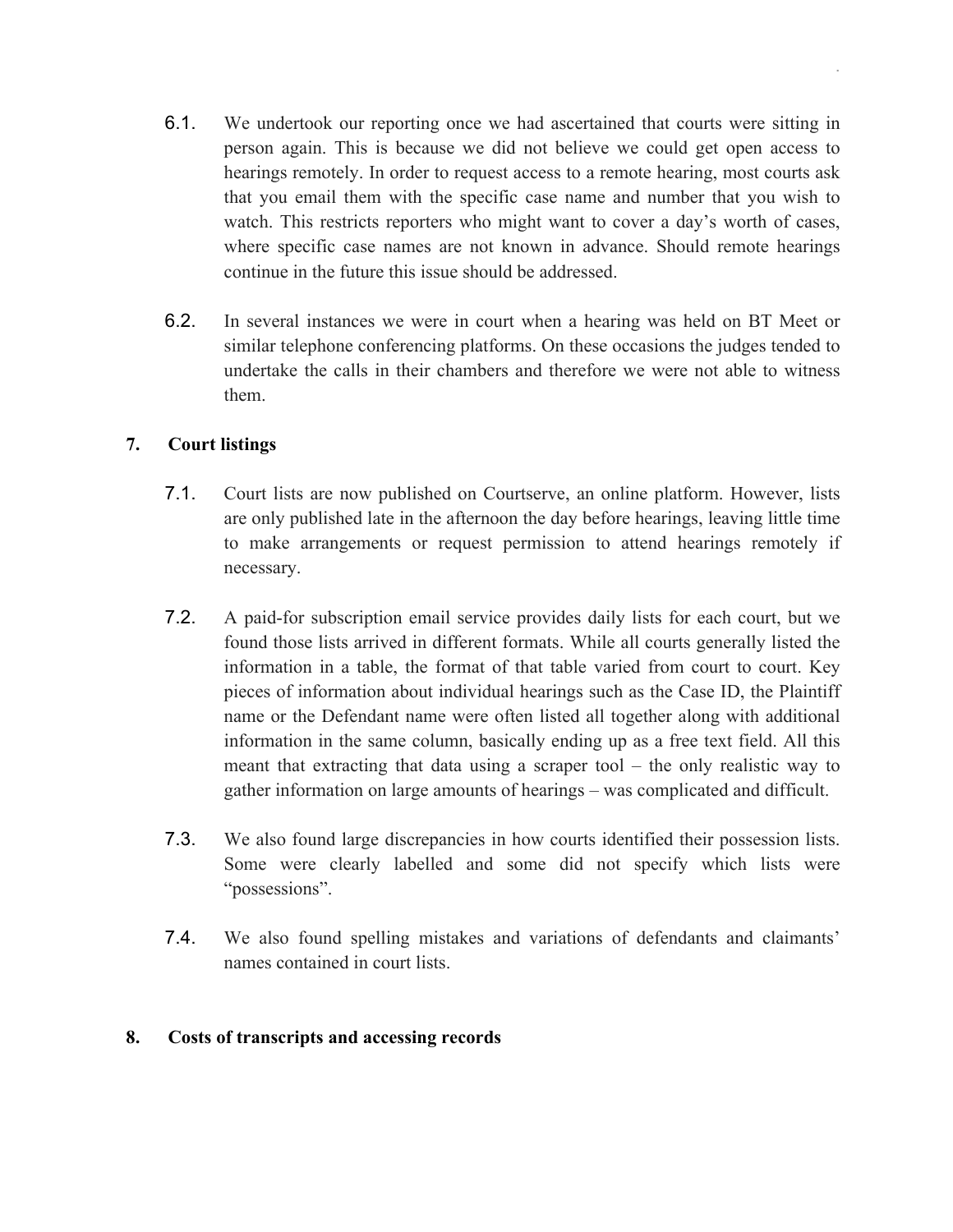8.1. The cost of court transcripts is prohibitively high. Opus 2 – an official court transcription service company – charges between £216 and £360 for an hour of civil court transcripts (inclusive of VAT), depending on delivery time. We found possession hearings took on average 10 minutes. Therefore, we estimate that a transcript for a hearing of this length could cost between £36 and £60 depending on the deadline. A day-long trial, lasting six hours, to be returned in two days, could cost as much as £2,160.

.

8.2. Journalists would benefit immeasurably from an online court record system – like the PACER system in the United States – where all cases are maintained in a central online searchable system. The current provision in the UK is disjointed and patchy, with some judgments on the British and Irish Legal Information Institute and others on VizLegal. Much is missing.

# **For reference:**

In 2019 changes were made to Civil Procedure Rules for possession hearings. Rule 39.2 states:

1) The general rule is that a hearing is to be in public. A hearing may not be held in private, irrespective of the parties' consent, unless and to the extent that the court decides that it must be held in private, applying the provisions of paragraph (3).

(2) In deciding whether to hold a hearing in private, the court must consider any duty to protect or have regard to a right to freedom of expression which may be affected.

(2A) The court shall take reasonable steps to ensure that all hearings are of an open and public character, save when a hearing is held in private.

(3) A hearing, or any part of it, must be held in private if, and only to the extent that, the court is satisfied of one or more of the matters set out in sub-paragraphs (a) to (g) and that it is necessary to sit in private to secure the proper administration of justice –

(a) publicity would defeat the object of the hearing;

(b) it involves matters relating to national security;

(c) it involves confidential information (including information relating to personal financial matters) and publicity would damage that confidentiality;

(d) a private hearing is necessary to protect the interests of any child or protected party;

(e) it is a hearing of an application made without notice and it would be unjust to any respondent for there to be a public hearing;

(f) it involves uncontentious matters arising in the administration of trusts or in the administration of a deceased person's estate; or

(g) the court for any other reason considers this to be necessary to secure the proper administration of justice.